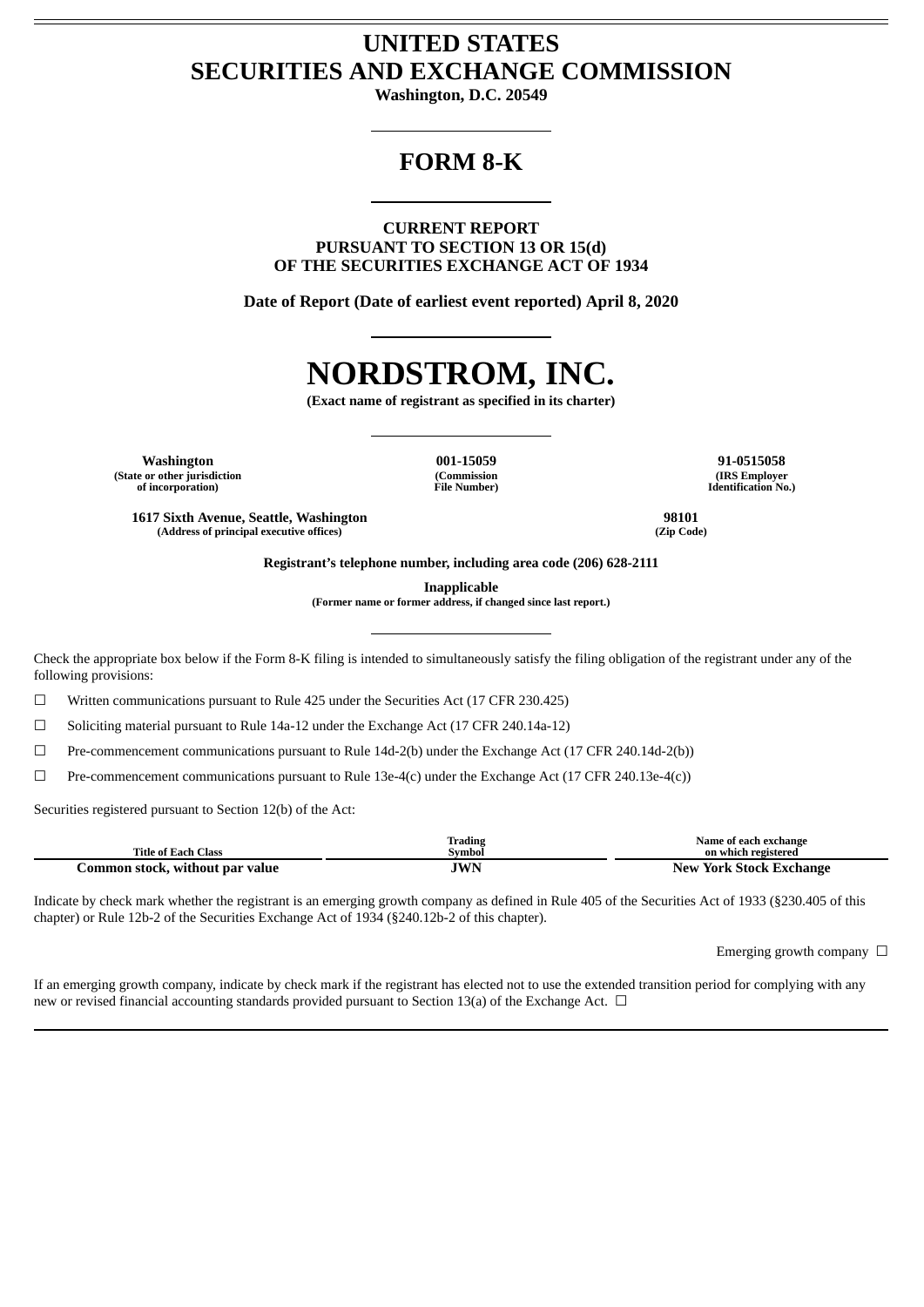## **ITEM 8.01 Other Events**

# **Update on COVID-19**

Nordstrom, Inc. ("Nordstrom," "we," "us," "our," or the "Company") today announced updates of the impacts on its business relating to the novel coronavirus (COVID-19). The global crisis resulting from the spread of COVID-19 has had a substantial impact on the Company's business. While it is impossible to estimate the duration or negative financial impact of the COVID-19 pandemic on the business, we expect our results for the quarter ending May 2, 2020 and beyond will be adversely impacted in a significant manner.

On March 23, 2020, the Company announced that it would be taking several steps in an abundance of caution to proactively strengthen its financial flexibility and navigate through this unprecedented situation. Specifically, the Company suspended its quarterly dividend beginning in the second quarter of 2020, drew down \$800 million on its Revolving Credit Facility, targeted further reductions of more than \$500 million in operating expenses, capital expenditures, and working capital, and suspended share repurchases.

The Company has temporarily closed all physical stores to the public without a firm date on when those stores will reopen. A majority of the Company's workforce has been furloughed or assigned zero hours of work, although any or all of such employees may be called back to return to work at any time as the circumstances permit. The Company is providing benefits through the end of May 2020 to all store employees impacted by the temporary store closures. Furloughed corporate employees will continue to receive enrolled benefits during their six week furlough that started on April 5, 2020. The Nordstrom Executive Leadership Group will forgo a part of their salary, and both Pete and Erik Nordstrom will decline their salary from April through September. Similarly, all members of the Company's Board of Directors will forgo cash compensation for a six-month period.

The Company is unable to accurately predict the impact that COVID-19 will have on its operations going forward due to:

- uncertainties which will be dictated by the length of time that such disruptions continue;
- the currently unknowable duration of the COVID-19 pandemic;
- the impact of governmental regulations that might be imposed in response to the pandemic;
- potential changes in consumer behavior, including traffic through stores once they reopen; and
- the deterioration in the economic conditions in North America, which potentially could have an impact on discretionary consumer spending.

While the Company continues to generate sales and clear excess inventory by fulfilling customer online orders from both its physical stores and its fulfillment centers, we are uncertain when we will be able to reopen our physical stores to customers. The longer our stores remain closed to the public, the greater impact it will have on our results of operations and financial condition, and if our physical locations remain closed to customers for an extended period of time our financial situation could become distressed.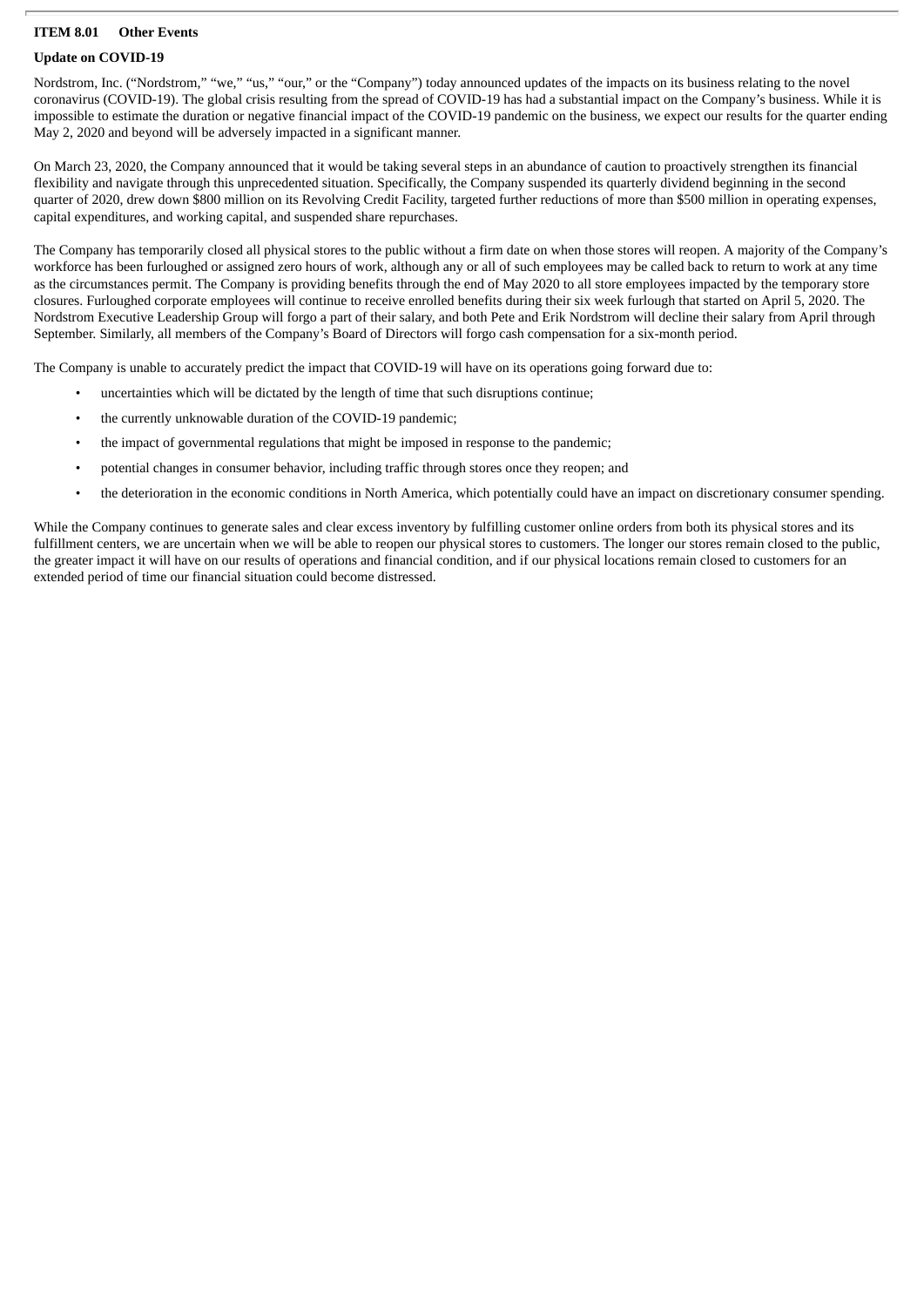#### **Risks Due to Strategic and Operational Factors**

## The recent novel coronavirus (COVID-19) alobal pandemic has had and is expected to continue to have an adverse effect on our business and *results of operations.*

In late 2019, COVID-19 was first detected in Wuhan, China. In March 2020, the World Health Organization declared COVID-19 a global pandemic, and governmental authorities around the world have implemented measures to reduce the spread of COVID-19. These measures have adversely affected workforces, customers, consumer sentiment, economies, and financial markets, and, along with decreased consumer spending, have led to an economic downturn in many of our markets. As a result of COVID-19, we have temporarily closed all physical stores without a firm date on when we will reopen. We provided ongoing pay and benefits to all store employees impacted by the temporary closures from March 17, 2020 through April 4, 2020, as well as benefits through the end of May 2020. We will require a smaller workforce to execute on the critical activities of our business during this time. As a result, we furloughed a portion of corporate employees for six weeks starting on April 5. Furloughed corporate employees will continue to receive enrolled benefits during the six week furlough. Due to the uncertainty of COVID-19, we will continue to assess the situation, including government imposed restrictions, market by market.

We are unable to accurately predict the impact that COVID-19 will have on our operations going forward due to uncertainties which will be dictated by the length of time that such disruptions continue, which will, in turn, depend on the currently unknowable duration of the COVID-19 pandemic and the impact of governmental regulations that might be imposed in response to the pandemic. Numerous state and local jurisdictions have imposed, and others in the future may impose, shelter-in-place orders, quarantines, executive orders and similar government orders and restrictions for their residents to control the spread of COVID-19. Such orders or restrictions, have resulted in temporary store closures, work stoppages, slowdowns and delays, travel restrictions and cancellation of events, among other effects, thereby negatively impacting our operations. In addition, we expect to be impacted by the deterioration in the economic conditions in North America, which potentially could have an impact on discretionary consumer spending. However, while it is premature to accurately predict the ultimate impact of these developments, we expect our results for the quarter ending May 2, 2020 and beyond will be adversely impacted in a significant manner.

To the extent the COVID-19 pandemic adversely affects our business and financial results, it may also have the effect of heightening many of the other risks described in this "Risk Factors" section, such as those relating to our high level of indebtedness, our need to generate sufficient cash flows to service our indebtedness, and our ability to comply with the covenants contained in the agreements that govern our indebtedness.

## Our inability to successfully execute our customer strateay or evolve our business model could negatively impact our business and future *profitability and growth.*

The retail environment is rapidly evolving. Customer shopping preferences continue to shift, including to digital channels, reducing traffic in malls, as well as the emergence of rental and recommerce companies and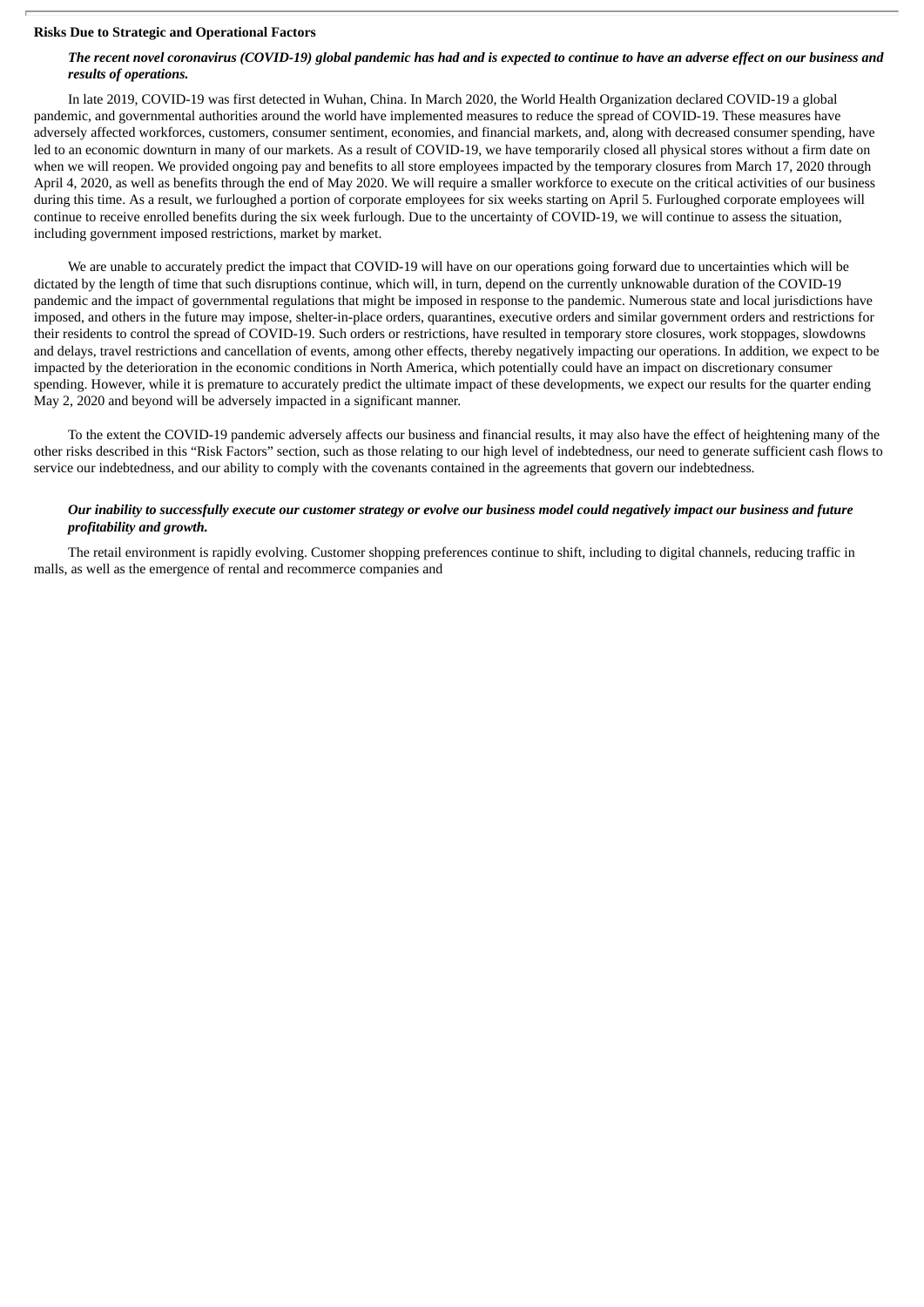other brands that are not traditional retailers. In this changing landscape, we continue to focus on better serving our customers through our three strategic pillars: providing a compelling product offering, delivering exceptional services and experiences, and leveraging the strength of the Nordstrom brand. Our customer strategy focuses on providing a differentiated and seamless experience in a digital world across all Nordstrom businesses, including mobile and social channels. Our "One Nordstrom" model, in which engagement across our four boxes of Full-Price, Off-Price, Stores and Digital encourages more visits and more spend, allows for our company as a whole to be greater than the sum of the parts. Our market strategy is an example of this where we bring all of our assets together in one market to serve customers when, where and how they want by connecting physical and digital assets.

Our focus on the customer will require us to execute new supply chain capabilities and enhance existing ones, develop applications for electronic devices, improve customer-facing technology, deliver digitally purchased products timely, enhance inventory management systems and allow greater and more fluid inventory availability between digital and retail locations through our market strategy. In addition, these strategies will require further expansion and reliance on data science and analytics. This business model has a highly variable cost structure driven by fulfillment and marketing costs and will continue to require investments in cross-channel operations and supporting technologies.

If we do not successfully implement our customer strategy, including thoroughly understanding and delivering on our customer needs and wants, effectively integrating our stores and digital channels and scaling our market strategy, expanding our supply chain initiatives, and efficiently getting product to our customers, we may fall short of our customers' expectations, impacting our brand, reputation, profitability and growth.

#### Our business could suffer if we do not appropriately assess and react to competitive market forces and changes in customer behavior.

We compete with other international, national, regional and local retailers, including internet-based businesses, omni-channel department stores, specialty stores, off-price stores and boutiques, which may carry similar lines of merchandise. Digital channels continue to facilitate comparison shopping, intensifying competition in the retail market, and marketing digitally is controlled by a few key platforms. If we fail to adequately anticipate and respond to customer and market dynamics, we may lose market share or our ability to remain competitive, causing our sales and profitability to suffer. If the efficiency and allocation of loyalty marketing, advertising and promotional campaigns that attract customers through various programs and media, including digital media and print, is unsuccessful in influencing consumer behavior in our stores and digital channels, or if our competitors are more effective with their programs than we are, our growth and profitability could suffer. We also may not gather accurate and relevant data or effectively utilize that data, which may impact our strategic planning, marketing and loyalty programs and our overall decision making. In addition, if we do not efficiently scale our business, or if customers shift to digital channels at a different pace than we anticipate, we may need to quickly modify our initiatives and investments in our store and digital environments, or in our Full-Price and Off-Price businesses to accommodate changes in consumer behavior and expectations, which may adversely impact our growth and profitability.

## Our customer relationships and sales may be negatively impacted if we do not anticipate and respond to consumer preferences and fashion *trends or manage inventory levels appropriately.*

Our ability to predict or respond to constantly changing fashion trends, consumer preferences and spending patterns significantly impacts our sales and operating results. In addition, we expanded our brand partnership model, including strategic brands, recommerce, wholesale, and vertical brands, to curate an assortment that offers newness. If we do not identify and respond to emerging trends in consumer spending and preferences quickly enough, identify the right partners that align with our customer strategy, or develop, evolve, and retain our team's talent, mindset and technical skills to support changing operating models, we may harm our ability to retain our existing customers or attract new customers. Ensuring we optimize our inventory and improve the planning and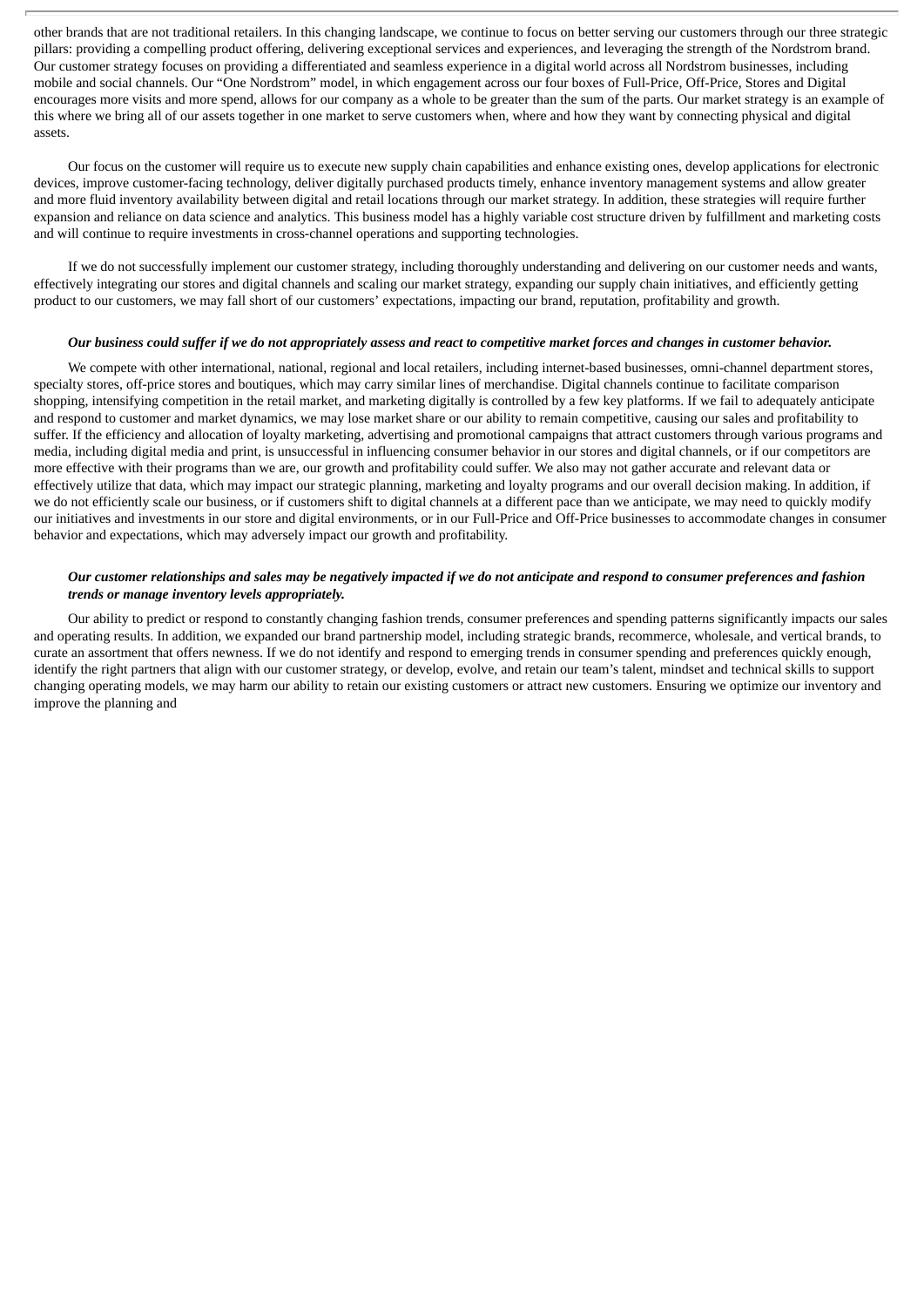management of inventory through use of data and analytics is critical to serving the customer, driving growth and maximizing profitability. If we purchase too much inventory, we may be forced to sell our merchandise at lower average margins, which could harm our business. Conversely, if we fail to purchase enough merchandise, we may lose opportunities for additional sales and potentially harm relationships with our customers.

#### *The investment in existing and new locations may not achieve our expected returns.*

The locations of our existing stores, planned store openings and relocations and Supply Chain Network facilities are assessed based upon desirability, demographics and retail environment. In particular, we are expanding our market strategy, where we leverage and connect our physical and digital assets in one market to seamlessly serve our customer, and select physical locations to create synergies between our stores and our Supply Chain Network. Additionally, we must equip our locations with the proper processes, technology and tools for timely and accurate fulfillment and inventory replenishment. This involves certain risks, including properly balancing our capital investments between new stores, relocations, remodels, fulfillment capabilities, technology and digital channels, assessing the suitability of locations, in new domestic and international markets, and constructing, furnishing and supplying a store or facility in a timely and cost-effective manner, which may be affected by the actions of third parties, including but not limited to private entities and local, state or federal regulatory agencies.

Customers' expectations regarding speed of delivery are evolving. If we do not effectively integrate our physical and digital assets as part of our market strategy, or select locations to optimize our market strategy, we could incur significantly higher costs and shipping times that do not meet customer expectations, which in turn could have a material adverse effect on our business. Particularly in light of the changing trends between digital and brick-and-mortar shopping channels, sales at our stores or through our digital channels may not meet projections, which could adversely affect our return on investment. If we do not properly allocate capital expenditures between locations, or maintain them properly, customer expectations may not be met and we may lose sales.

### Even if we take appropriate measures to use or safequard our information, network and environment from security breaches, our customers, *employees and business could still be exposed to risk.*

Nordstrom, our subsidiaries and third-party providers access, collect, store and transmit sensitive and confidential Company, customer, and employee data and information, including consumer preferences and credit card information, all of which are subject to demanding and constantly changing privacy and security laws and regulations. A number of jurisdictions where we do business have enacted or are considering new privacy and data protection laws which impact our responsibilities with respect to this data, such as the California Consumer Privacy Act.

We have taken measures to help prevent a breach of our information and comply with cybersecurity requirements by implementing safeguards and procedures designed to protect the security, confidentiality and access of such information. In addition, where possible, we require our third-party providers to implement administrative, physical and technical safeguards and procedures. We, and several of our vendors, have suffered breaches of our cybersecurity in the past and are at risk for such breaches in the future.

Any measures we or our third-party providers have implemented to prevent intentional or inadvertent information security breaches may not be completely effective. Security breaches and cyber incidents and their remediation, whether at Nordstrom, our third-party providers or other retailers, could expose us to a risk of loss or unauthorized release of customer, employee or Company confidential information, litigation, investigation, regulatory enforcement action, penalties and fines, orders to stop any alleged noncompliant activity, information technology system failures or network disruptions, increased cyber-protection and remediation costs, financial losses, potential liability, or loss of customers', employees' or third-party providers' trust and business, any of which could adversely impact our reputation, competitiveness and financial performance. Concerns about our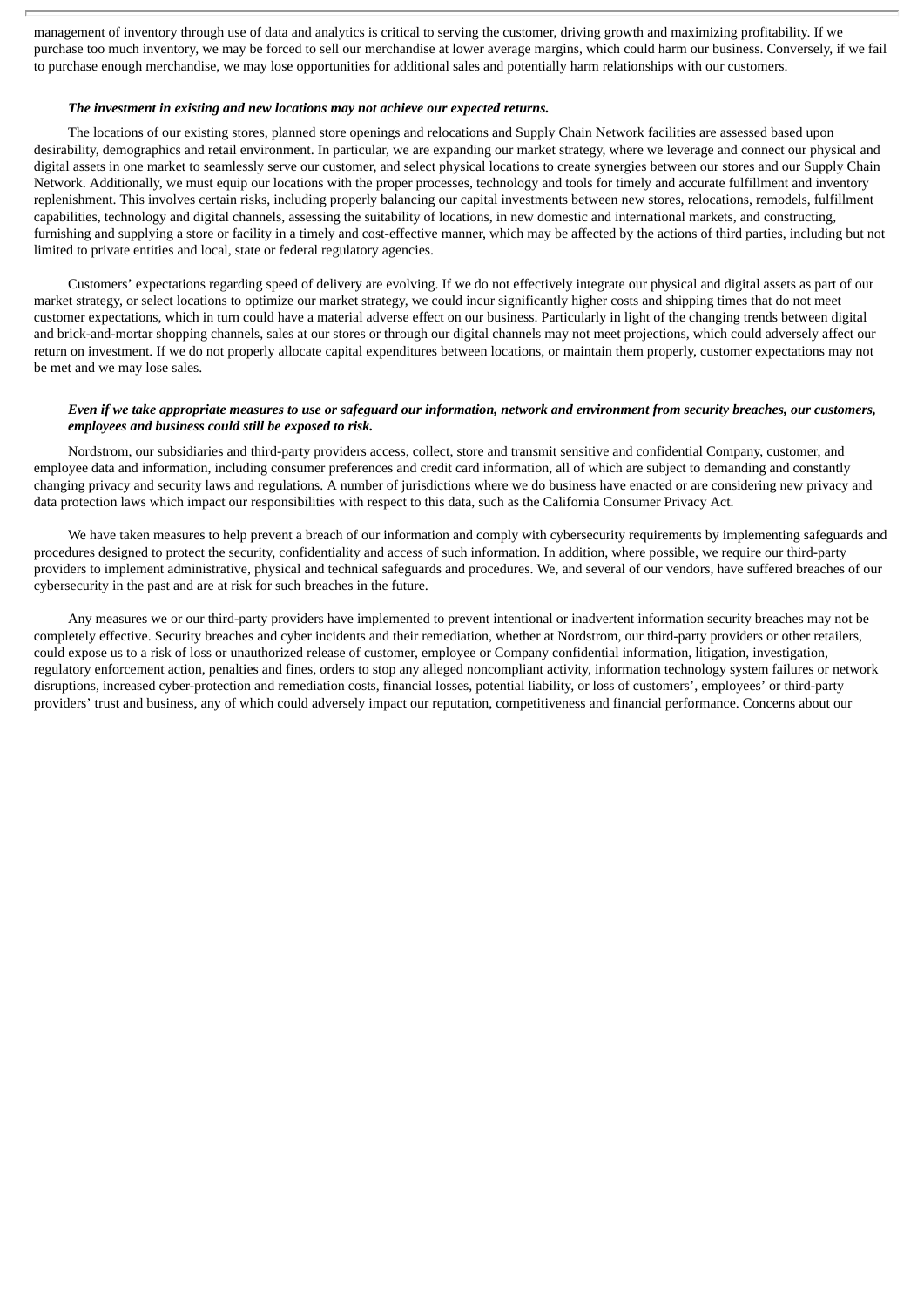practices with regard to the collection, use, retention, security or disclosure of personal information or other privacy-related matters, even if unfounded, could damage our reputation and adversely affect our operating results.

## *Our business may be impacted by information technology system failures or network disruptions.*

Our ability to transact with customers and operate our business depends on the efficient operation of various information systems, including data centers, hardware, software and applications, to manage certain aspects of our Company, including store and online transactions, logistics and communication, inventory and reporting systems. We seek to build quality systems, select reputable system vendors and implement procedures intended to enable us to protect our systems when we modify them. We test our systems to address vulnerabilities and train our employees regarding practices to protect the safety of our systems.

There are inherent risks associated with modifying or replacing systems, and with new or changed relationships, including accurately capturing and maintaining data, realizing the expected benefit of the change and managing the potential disruption of the operation of the systems as the changes are implemented. Potential issues associated with implementing technology initiatives and the time and resources required to optimize the benefits of new elements of our systems and infrastructure could reduce the efficiency of our operations in the short term.

If we encounter an interruption or deterioration in critical systems or processes or experience the loss of critical data, which may result from security or cybersecurity threats or attacks, natural disasters, accidents, power disruptions, telecommunications failures, acts of terrorism or war, computer viruses, physical or electronic break-ins or third-party or other disruptions, our business could be harmed or our digital activity may decrease because it is more difficult to use. Depending on the severity of the failure, our disaster recovery plans may be inadequate or ineffective. These events could also damage our reputation, result in loss of sales and be expensive to remedy.

## Improvements to our merchandise buying and fulfillment processes and systems could adversely affect our business if not successfully *executed.*

Our business depends on accuracy throughout our product flow process. We are making investments to streamline and standardize our merchandise planning, procurement, allocation and fulfillment capabilities through changes in personnel, processes, location logistics and technology. If we encounter challenges associated with change management, inventory integrity and implementation of associated information technology or adoption of new processes, features or capabilities, our ability to continue to successfully execute our strategy or evolve our strategy with changes in the retail environment could be adversely affected. Or, if we are unable to maintain accurate, reliable and effective inventory tracking systems, it may result in canceled orders and we may not derive the expected benefits to our sales and profitability, or we may incur increased costs relative to our current expectations.

#### Our customer, employee and vendor relationships could be negatively affected if we fail to maintain our corporate culture and reputation.

We have a well-recognized culture and reputation that consumers may associate with a high level of integrity, customer service and quality merchandise, and it is one of the reasons customers shop with us and employees choose us as a place of employment. Any significant damage to our reputation, including damages arising from our business or privacy practices, or factors outside our control or on social media, could diminish customer trust, weaken our vendor relationships, reduce employee morale and productivity and lead to difficulties in recruiting and retaining qualified employees. Additionally, management may not accurately assess the impact of significant legislative changes, including those that relate to privacy, employment matters and health care, impacting our relationship with our customers or our workforce and adversely affecting our sales and operations.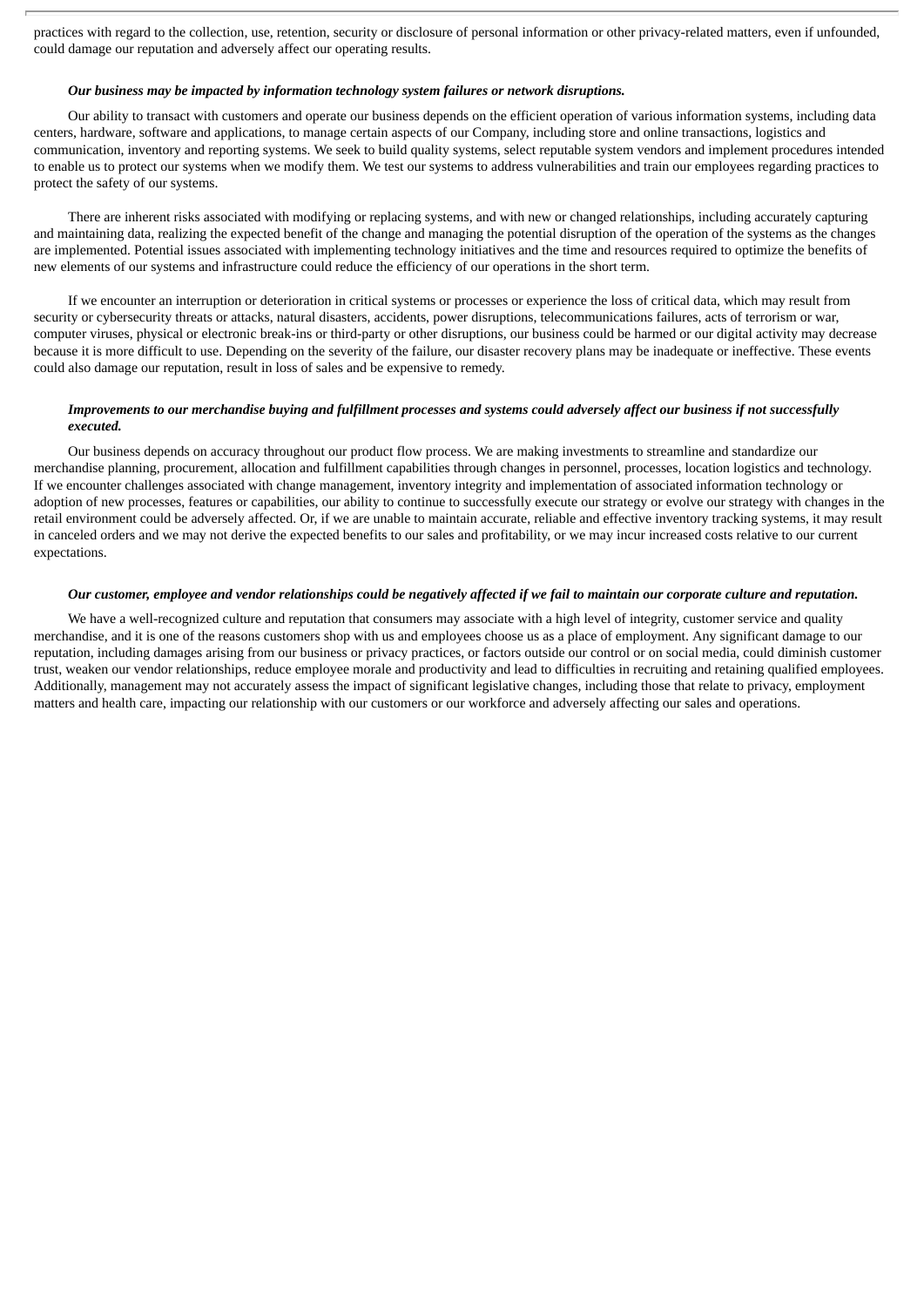#### If we do not effectively design and implement our strategic and business planning processes to attract, retain, train and develop talent and *future leaders, our business may suffer.*

We rely on the experience of our senior management, who have specific knowledge relating to us and our industry that is difficult to replace, to execute our business strategies and objectives. We have succession plans in place and our Board of Directors reviews these succession plans. If our succession plans do not adequately cover significant and unanticipated turnover, the loss of the services of any of these individuals, or any resulting negative perceptions of our business, could damage our reputation and our business.

Additionally, our success depends on the talents and abilities of our workforce in all areas of our business, especially personnel that can adapt to complexities and grow their skillset across the changing environment. Our ability to successfully execute our customer strategy depends on acquiring, developing and retaining qualified talent with diverse sets of skills. If we are unable to offer competitive compensation and benefits, appropriate training, or a compelling work environment, our culture may be adversely affected, our reputation may be damaged, and we may incur costs related to turnover.

#### *Our program agreement with TD, or changes to that agreement, could adversely impact our business.*

The program agreement with TD was consummated on terms that allow us to maintain customer-facing activities while TD provides Nordstrombranded payment methods and payment processing services. If we fail to meet certain service levels, TD has the right to assume certain individual servicing functions including managing accounts and collection activities. If we lose control of such activities and functions, if we do not successfully respond to potential risks and appropriately manage potential costs associated with the program agreement with TD, or if these transactions negatively impact the customer service associated with our cards, resulting in harm to our business reputation and competitive position, our operations, cash flows and returns to shareholders could be adversely affected. The program agreement requires us to post collateral when at least two of the credit ratings of our unsecured debt fall below investment grade. As a result, a downgrade below investment grade that requires collateral support under that agreement would adversely affect our liquidity and cash flow position. If, upon expiration of our current program agreement in 2022, a new contract has less favorable terms, our results could be negatively impacted. If TD became unwilling or unable to provide these services or if there are changes to the risk management policies implemented under our program agreement with TD, our results may be negatively impacted. If we lose control over certain servicing functions and TD is unable to successfully manage accounts and collection activities, it may heighten the risk of credit losses.

#### *Owning and leasing real estate exposes us to possible liabilities and losses.*

We own or lease the land, buildings and equipment for all of our stores and certain of our supply chain network facilities and are therefore subject to all of the risks associated with owning and leasing real estate. In particular, the value of the assets could decrease, their operating costs could increase, or stores or the facilities may not be opened as planned due to changes in the real estate market, demographic trends, site competition, dependence on third-party performance or overall economic environment or may remain closed as a result of the COVID-19 pandemic. Additionally, we are potentially subject to liability for environmental conditions, exit costs associated with disposal of a store and commitments to pay base rent for the entire lease term or operate a store for the duration of an operating covenant. In addition,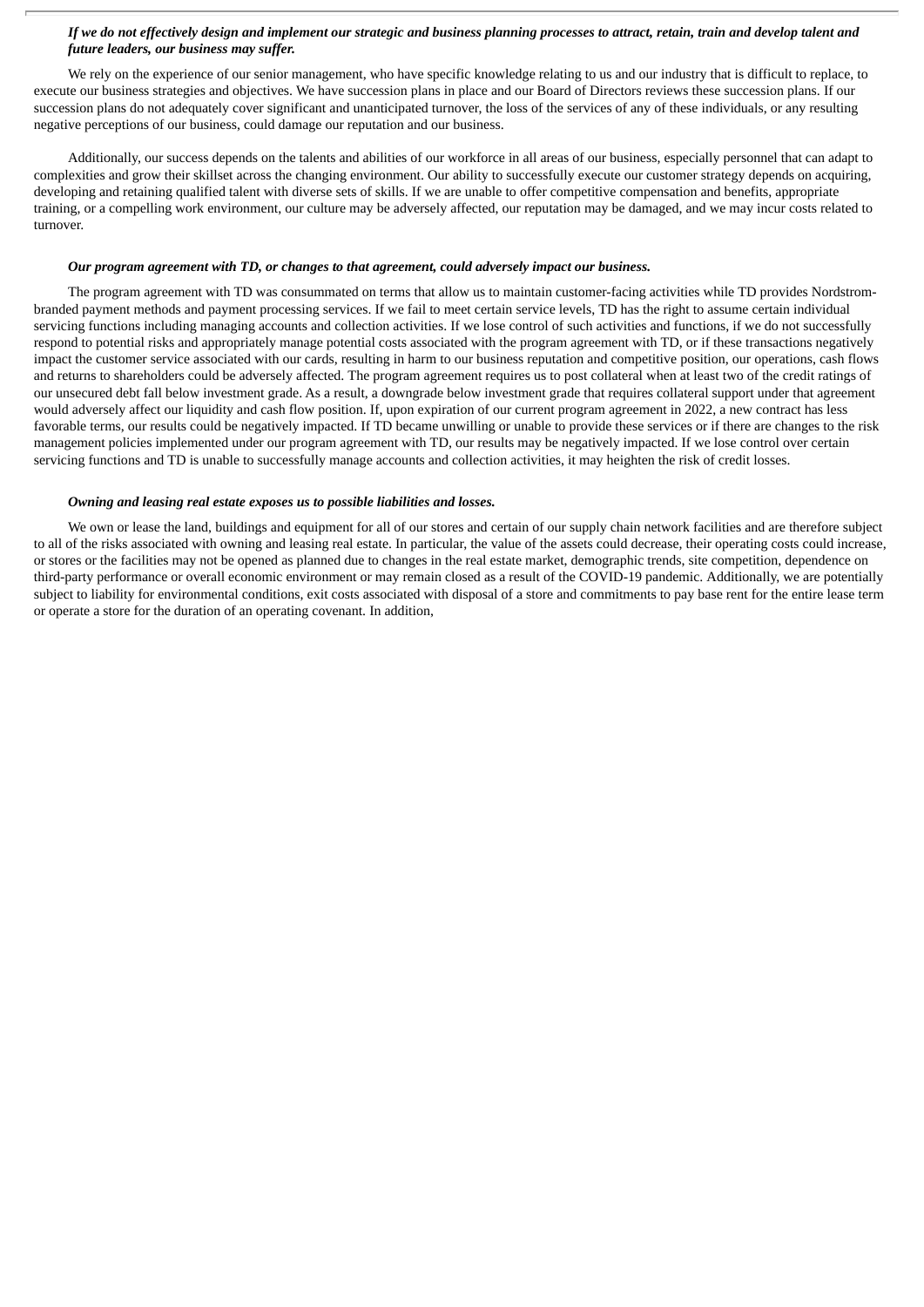the invalidity of, or default or termination under, any of our leases may interfere with our ability to use and operate all or a portion of certain of our facilities, which may have an adverse impact on our operations and results.

## If we fail to appropriately manage our capital, we may negatively impact our operations and shareholder return.

We utilize working capital to finance our operations, make capital expenditures and acquisitions, manage our debt levels and return value to our shareholders through dividends and share repurchases. Changes in the credit and capital markets, including market disruptions, limited liquidity and interest rate fluctuations, may increase the cost of financing or restrict access to a potential source of liquidity. A deterioration in our capital structure or the quality and stability of our earnings could result in noncompliance with our debt covenants or a downgrade of our credit rating, constraining the financing available to us. If our access to financing is restricted or our borrowing costs increase, our operations and financial condition could be adversely impacted. Further, if we do not properly allocate our capital to maximize returns, our operations, cash flows and returns to shareholders could be adversely affected.

## The concentration of stock ownership in a small number of our shareholders may limit a shareholder's ability to influence corporate matters *and impact the price of our shares.*

We have regularly reported in our annual proxy statements the holdings of members of the Nordstrom family, including Bruce A. Nordstrom, our former Co-President and Chairman of the Board, his sister Anne E. Gittinger and members of the Nordstrom family within our Executive Team. As of February 29, 2020, these individuals beneficially owned an aggregate of approximately 31% of our common stock. As a result, either individually or acting together, they may be able to exercise considerable influence over matters requiring shareholder approval, including the election of directors or other matters impacting our management or corporate governance. In addition, as reported in our periodic filings, our Board of Directors has from time to time authorized share repurchases. While these share repurchases may be offset in part by share issuances under our equity incentive plans and as consideration for acquisitions, the repurchases may nevertheless have the effect of increasing the overall percentage ownership held by these shareholders. The corporate law of the State of Washington, where the Company is incorporated, provides that approval of a merger or similar significant corporate transaction requires the affirmative vote of two-thirds of a company's outstanding shares. The interests of these shareholders may differ from the interests of our shareholders as a whole, and the beneficial ownership of these shareholders may have the effect of discouraging offers to acquire us, delay or otherwise prevent a significant corporate transaction because the consummation of any such transaction would likely require their approval. As a result of any of these factors, the market price of our common stock may be affected.

#### **Risks Due to Economic and External Market Factors**

## Our business has been and may continue to be materially and adversely affected by the spread of the novel coronavirus (COVID-19).

Many of our vendors either produce their products or source component parts of their products from areas affected by COVID-19. As a result, the business disruptions caused by the spread of COVID-19 may impact our ability to timely acquire the products we sell to our customers and our business may be adversely affected. In addition, public concern regarding the risk of contracting COVID-19 may itself materially and adversely affect our business when we re-open our stores, as customers may be unwilling to visit many of the high-traffic locations in which we operate our stores for fear of being exposed to the virus. Finally, COVID-19 has been found in the Seattle metropolitan area where we maintain our corporate headquarters and have a significant number of employees. We have taken decisive actions across our businesses to help protect employees, customers, and others in the communities we serve including in response to the increased impact from COVID-19. We have temporarily closed our corporate headquarters in Seattle, Washington, where employees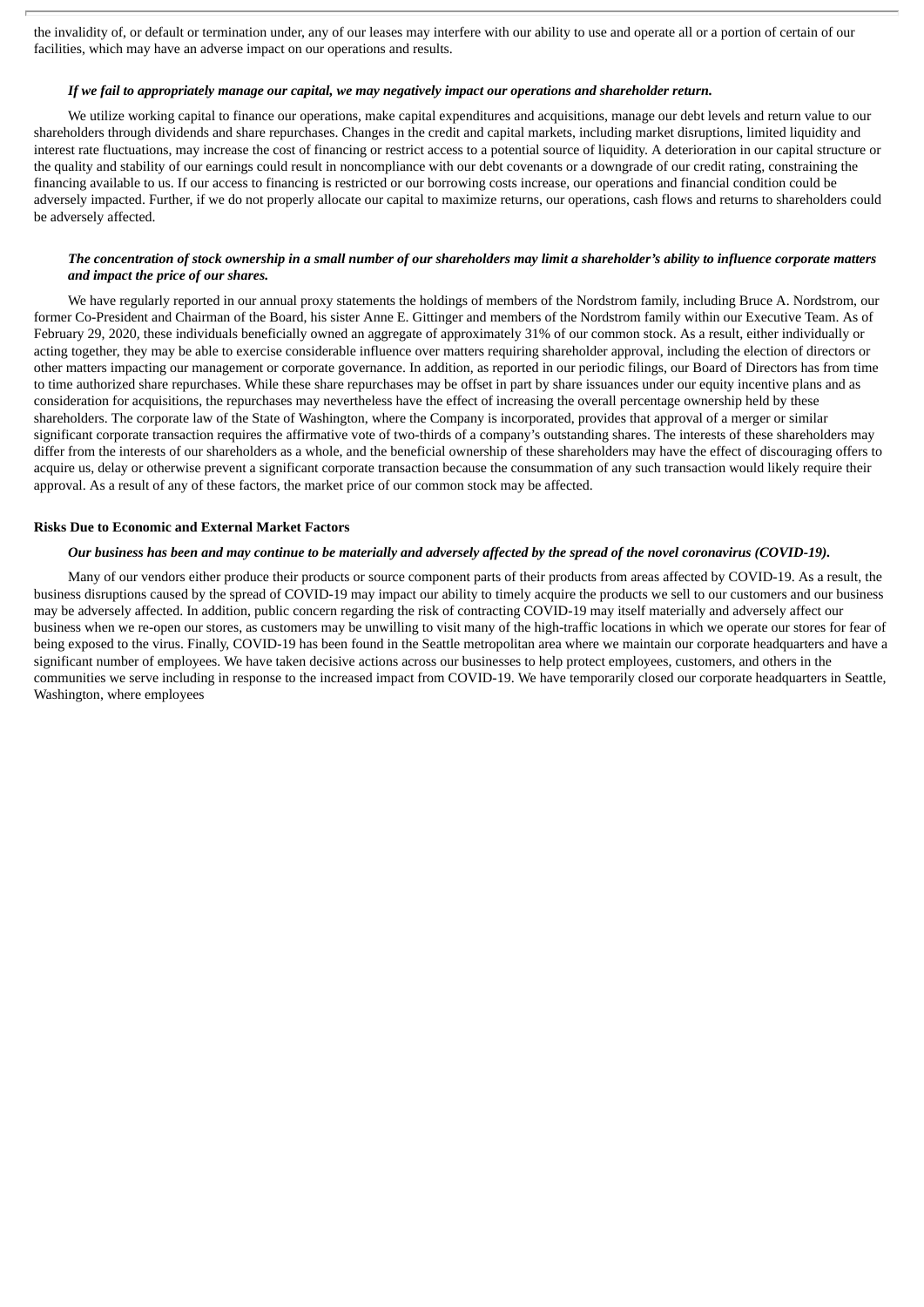that are still working are now telecommuting to work to comply with a shelter-in-place order. We also temporarily closed two of our distribution centers to comply with shelter-in-place orders. As of the date of this offering memorandum, all of our distribution centers have reopened. Our online commerce business continues to be available to customers. While this is expected to be temporary and it is premature to accurately predict the ultimate impact of these developments, we expect our results for the quarter ending May 2, 2020 and beyond will be adversely impacted in a significant manner. The disruption to the global economy and to our business, along with a sustained decline in our stock price, may lead to triggering events that may indicate that the carrying value of certain assets, including inventories, accounts receivables, long-lived assets, intangibles, and goodwill, may not be recoverable. The further spread of COVID-19, and the requirement to take action to limit the spread of the illness, has had, and may continue to have, a material adverse impact on global economic conditions, our business, results of operations and financial condition, including on our potential to conduct financings on terms acceptable to us, if at all.

#### Health concerns arising from the outbreak of a health epidemic or pandemic may have an adverse effect on our business.

In addition to COVID-19, our business could be materially and adversely affected by the outbreak of a widespread health epidemic or pandemic, including arising from various strains of avian flu or swine flu, such as H1N1, particularly if located in regions from which we derive a significant amount of revenue or profit. The

occurrence of such an outbreak or other adverse public health developments could materially disrupt our business and operations. Such events could also significantly impact our industry and cause a temporary closure of stores and fulfillment centers, which could severely disrupt our operations and have a material adverse effect on our business, financial condition and results of operations.

Furthermore, other viruses may be transmitted through human contact, and the risk of contracting viruses could cause employees or customers to avoid gathering in public places, which could adversely affect store traffic or the ability to adequately staff stores. We could also be adversely affected if government authorities impose mandatory closures, seek voluntary closures, impose restrictions on operations of stores, or restrict the import or export of inventory. Even if such measures are not implemented and a virus or other disease does not spread significantly, the perceived risk of infection or health risk may adversely affect our business and operating results.

## Our revenues and operating results are affected by the seasonal nature of our business and cyclical trends in consumer spending.

Our business, like that of other retailers, is subject to seasonal fluctuations and cyclical trends in consumer spending. Due to our Anniversary Sale in July and the holidays in the fourth quarter, our sales are typically higher in the second and fourth quarters than in the first and third quarters of the fiscal year. Any factor that negatively impacts these selling seasons could have an adverse and disproportionate effect on our results of operations for the entire year. To provide shareholders a better understanding of management's expectations surrounding results, we provide public outlook on our expected operating and financial results for future periods comprised of forward-looking statements subject to certain risks and uncertainties.

## A downturn in economic conditions and other external market factors could have a significant adverse effect on our business and stock price.

During economic downturns, including any potential impacts from COVID-19, fewer customers may shop in our stores and on our websites, particularly for our high quality and designer items, as these purchases may be seen as discretionary, and those who do shop may limit the amount of their purchases. This reduced demand may lead to lower sales, higher markdowns and an overly promotional environment or increased marketing and promotional spending.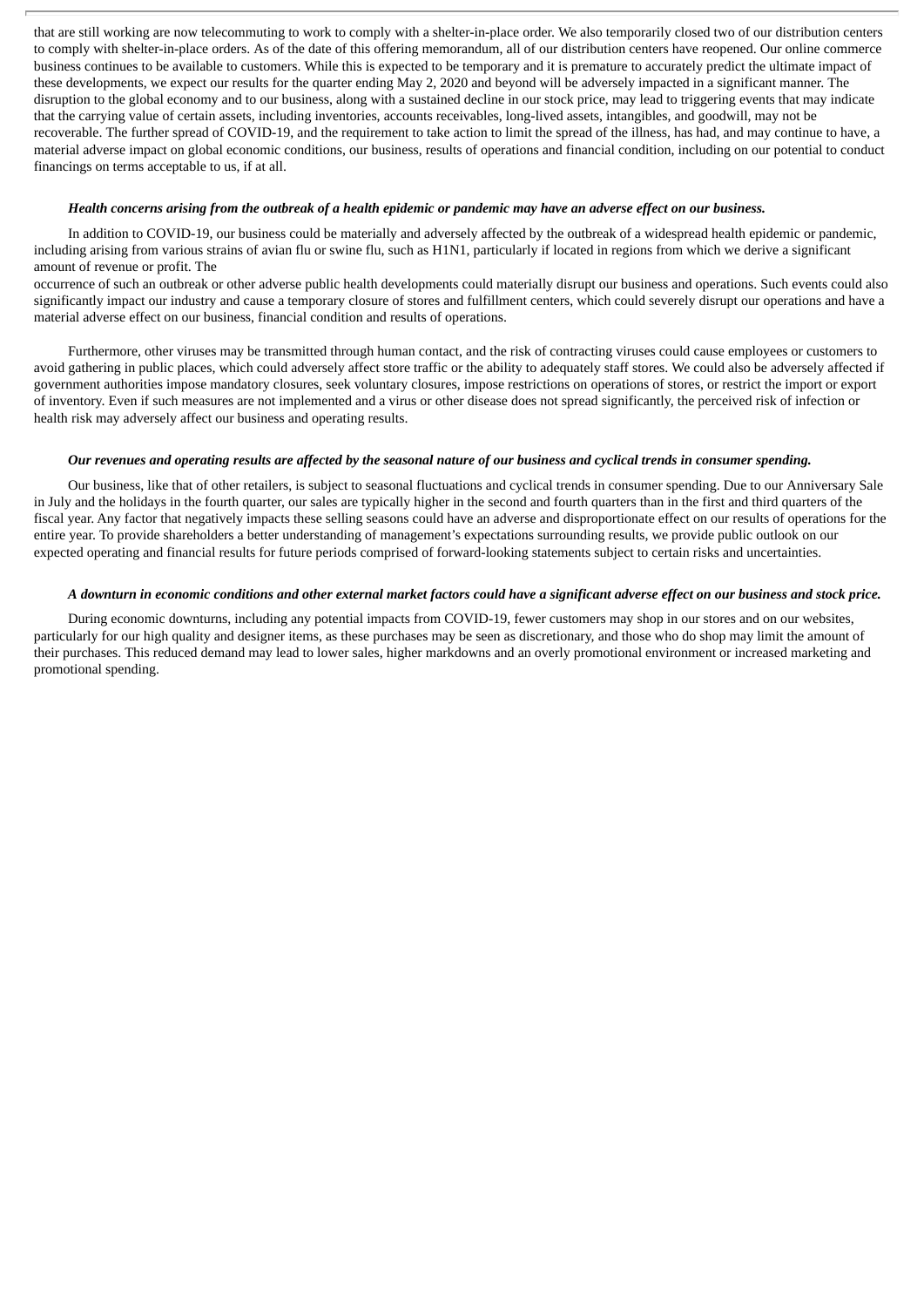Additionally, factors such as results differing from guidance, changes in sales and operating income in the peak seasons, changes in our market valuations, performance results for the general retail industry, announcements by us or our industry peers or changes in analysts' recommendations may cause volatility in the price of our common stock and our shareholder returns.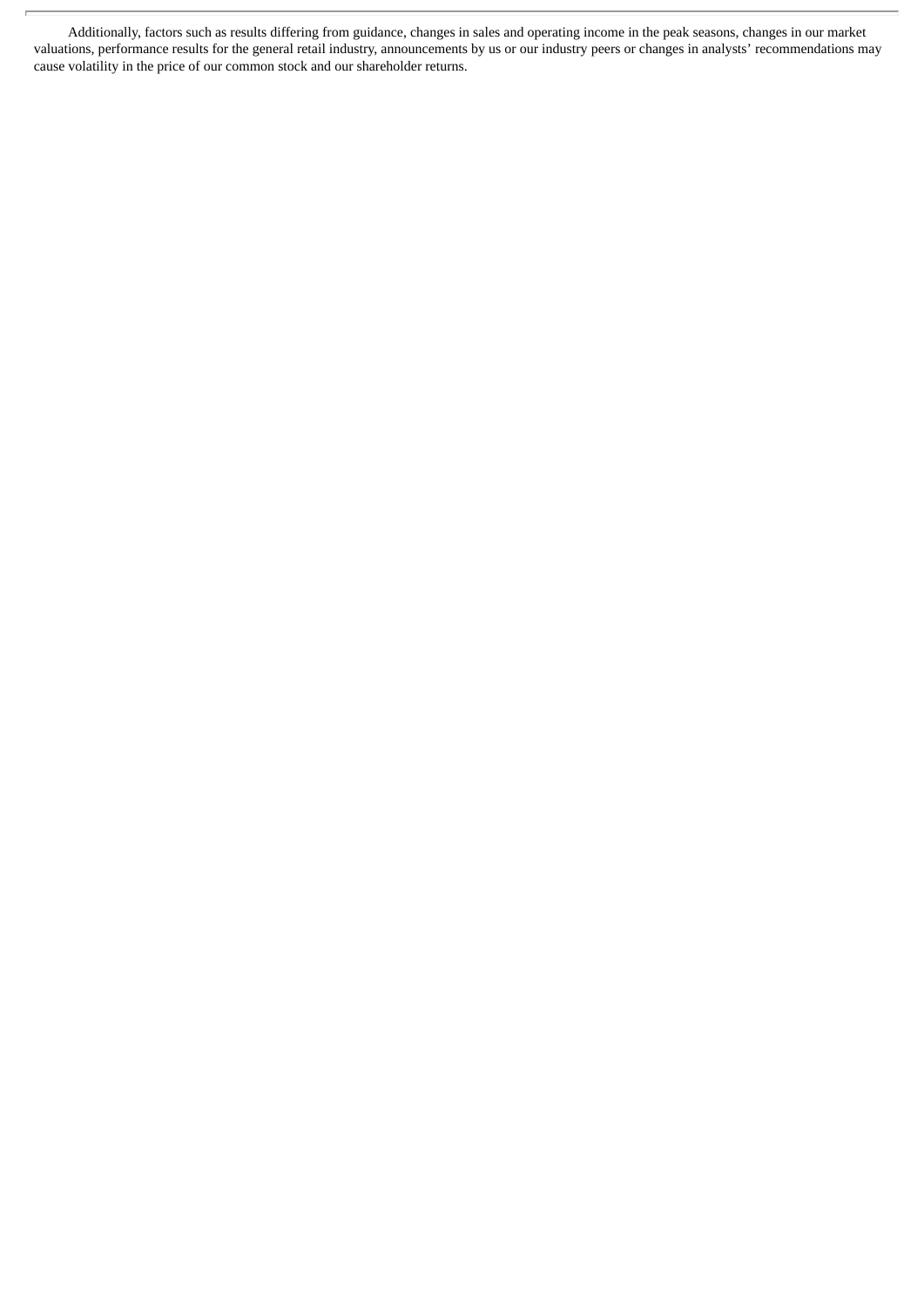#### Our stores located in shopping centers and malls may be adversely affected by any declines in consumer traffic of shopping centers and malls.

The majority of our stores are located within shopping centers and malls and benefit from the abilities that we and other anchor tenants have to generate consumer traffic. A substantial decline in shopping center traffic, the development of new shopping centers and malls, the lack of availability of favorable locations within existing or new shopping centers and malls, the success of individual shopping centers and malls and the success of other anchor tenants may negatively impact our ability to maintain or grow our sales in existing stores, as well as our ability to open new stores, which could have an adverse effect on our financial condition or results of operations.

## Our business depends on third parties for the production, supply or delivery of goods, and a disruption could result in lost sales or increased *costs.*

Timely receipts of quality merchandise from third parties is critical to our business. Our process to identify qualified vendors and access quality products in an efficient manner on acceptable terms and cost can be complex. Violations of law with respect to quality and safety by our importers, manufacturers or distributors could result in delays in shipments and receipt of goods or damage our reputation, resulting in lost sales. These vendors may experience supply chain or port disruptions or other difficulties due to economic, political, environmental or epidemic conditions. The countries in which merchandise is manufactured could become subject to new trade restrictions, including increased customs restrictions, tariffs or quotas. Additionally, changes in tax and trade policies that impact the retail industry, such as increased taxation on imported goods, could have a material adverse effect on our business, results of operations and liquidity.

#### The results from our credit card operations could be adversely affected by changes in market conditions or laws.

Revenues earned under our program agreement with TD are indirectly subject to economic and market conditions that are beyond our control, including, but not limited to, interest rates, consumer credit availability, demand for credit, consumer debt levels, payment patterns, delinquency rates, employment trends, laws and other factors. Changes in these economic and market conditions could impair our revenues and profitability.

## Our business and operations could be materially and adversely affected by severe weather patterns, natural disasters, widespread pandemics, *epidemics and other natural or man-made economic, political or environmental disruptions.*

Disruptions could cause, among other things, a decrease in consumer spending that would negatively impact our sales, staffing shortages in our stores, Supply Chain Network facilities or corporate offices, interruptions in the flow of merchandise to our stores, disruptions in the operations of our merchandise vendors or property developers, increased costs and a negative impact on our reputation and long-term growth plans. We have a significant amount of our total sales, stores and square footage in the west coast of the United States, particularly in California, where we have experienced earthquakes, wildfires and power outages and shortages that increase our exposure to any market-disrupting conditions in this region.

#### **Risks Due to Legal and Regulatory Factors**

## We are subject to certain laws, litigation, regulatory matters and ethical standards, and compliance or our failure to comply with or adequately *address developments as they arise could adversely affect our reputation and operations.*

Our policies, procedures and practices and the technology we implement are designed to comply with applicable federal, state, local and foreign laws, tariffs, rules and regulations, including those imposed by federal, state and local jurisdictions, the SEC, consumer protection and other regulatory agencies, the marketplace, and foreign countries, as well as responsible business, social and environmental practices, all of which may change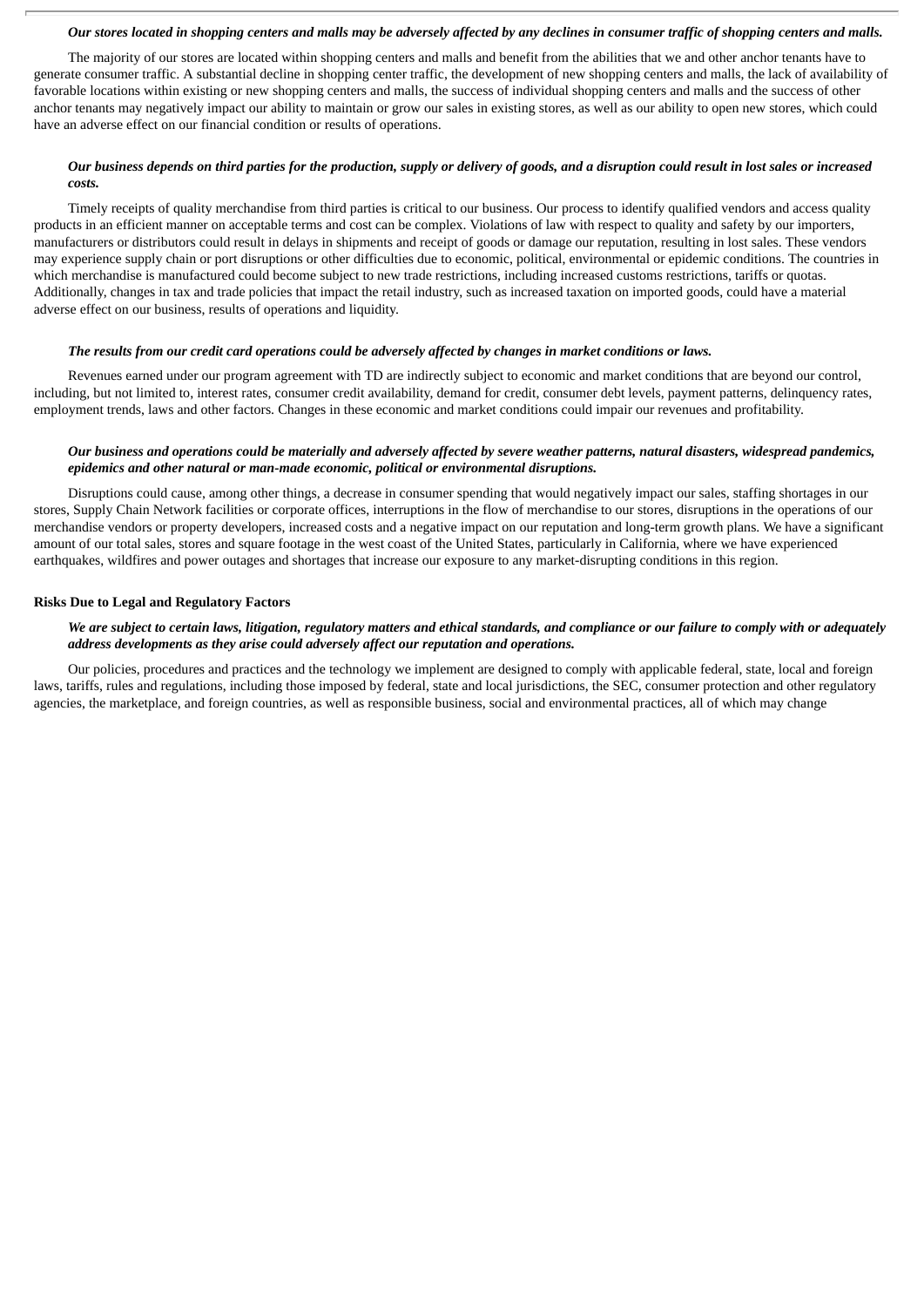from time to time. Compliance with laws and regulations and/or significant legislative changes may cause our business to be adversely impacted, or even limit or restrict the activities of our business. In addition, if we fail to comply with applicable laws and regulations or implement responsible business, social, environmental and supply chain practices, we could be subject to damage to our reputation, class action lawsuits, regulatory investigations, legal and settlement costs, charges and payments, civil and criminal liability, increased cost of regulatory compliance, losing our ability to accept credit and debit card payments from our customers, restatements of our financial statements, disruption of our business and loss of customers. New and emerging privacy and data protection laws may increase compliance expenses and limit business opportunities and strategic initiatives, including customer engagement. Any required changes to our employment practices could result in the loss of employees, reduced sales, increased employment costs, low employee morale and harm to our business and results of operations. In addition, political and economic factors could lead to unfavorable changes in federal, state and foreign tax laws, which may affect our tax assets or liabilities and adversely affect our results of operations. We are also regularly involved in various litigation matters that arise in the ordinary course of business. Litigation or regulatory developments could adversely affect our business and financial condition.

Compliance with Section 404 of the Sarbanes-Oxley Act of 2002 requires management assessments of the effectiveness of our internal controls over financial reporting through documenting, testing, monitoring and enhancement of internal control over financial reporting. If we fail to implement or maintain adequate internal controls, we may not produce reliable financial reports or fail to prevent or detect financial fraud, which may adversely affect our financial position, investor confidence or our stock price.

#### *Changes to accounting rules and regulations could affect our financial results or financial condition.*

Accounting principles and related pronouncements, implementation guidelines and interpretations with regard to a wide variety of accounting matters that are relevant to our business, including, but not limited to, revenue recognition, merchandise inventories, leasing, impairment of long-lived assets and tax matters are highly complex and involve subjective assumptions, estimates and judgments. Changes in these rules and regulations, changes in our interpretation of the rules or regulations or changes in underlying assumptions, estimates or judgments could adversely affect our financial performance or financial position.